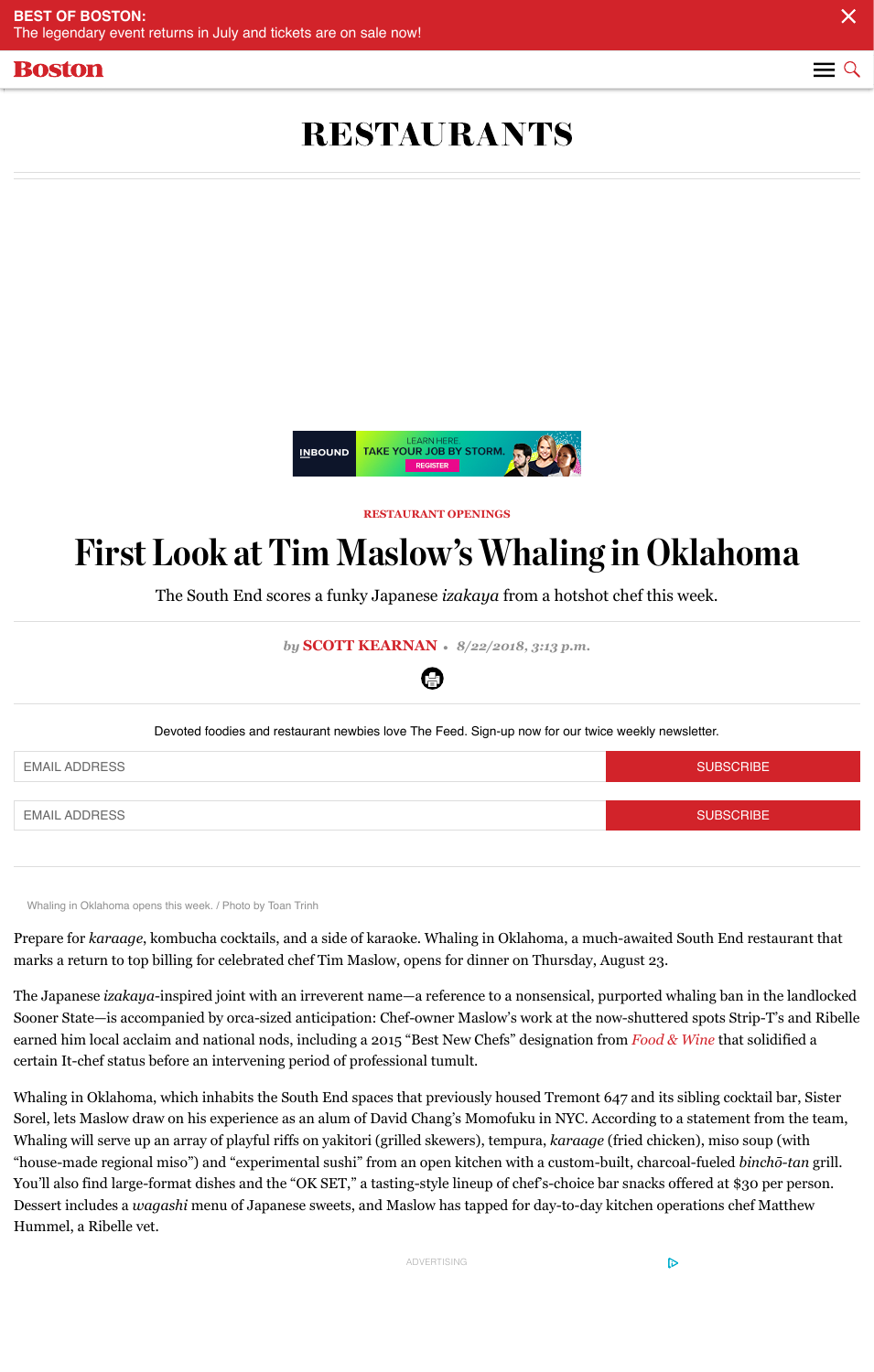Whaling in Oklahoma fills the footprint of the late Tremont 647 and Sister Sorel. / Photo by Toan Trinh

The lounge at Whaling in Oklahoma is inspired by a Hokkaido-style hunting lodge. / Photo by Toan Trinh

Photo by Toan Trinh

Photo by Toan Trinh

Photo by Toan Trinh



## Scott Kearnan **Food Editor**

 $\boxtimes$  skearnan@bostonmagazine.com

[You Might Al](http://whalinginoklahoma.com/)so Like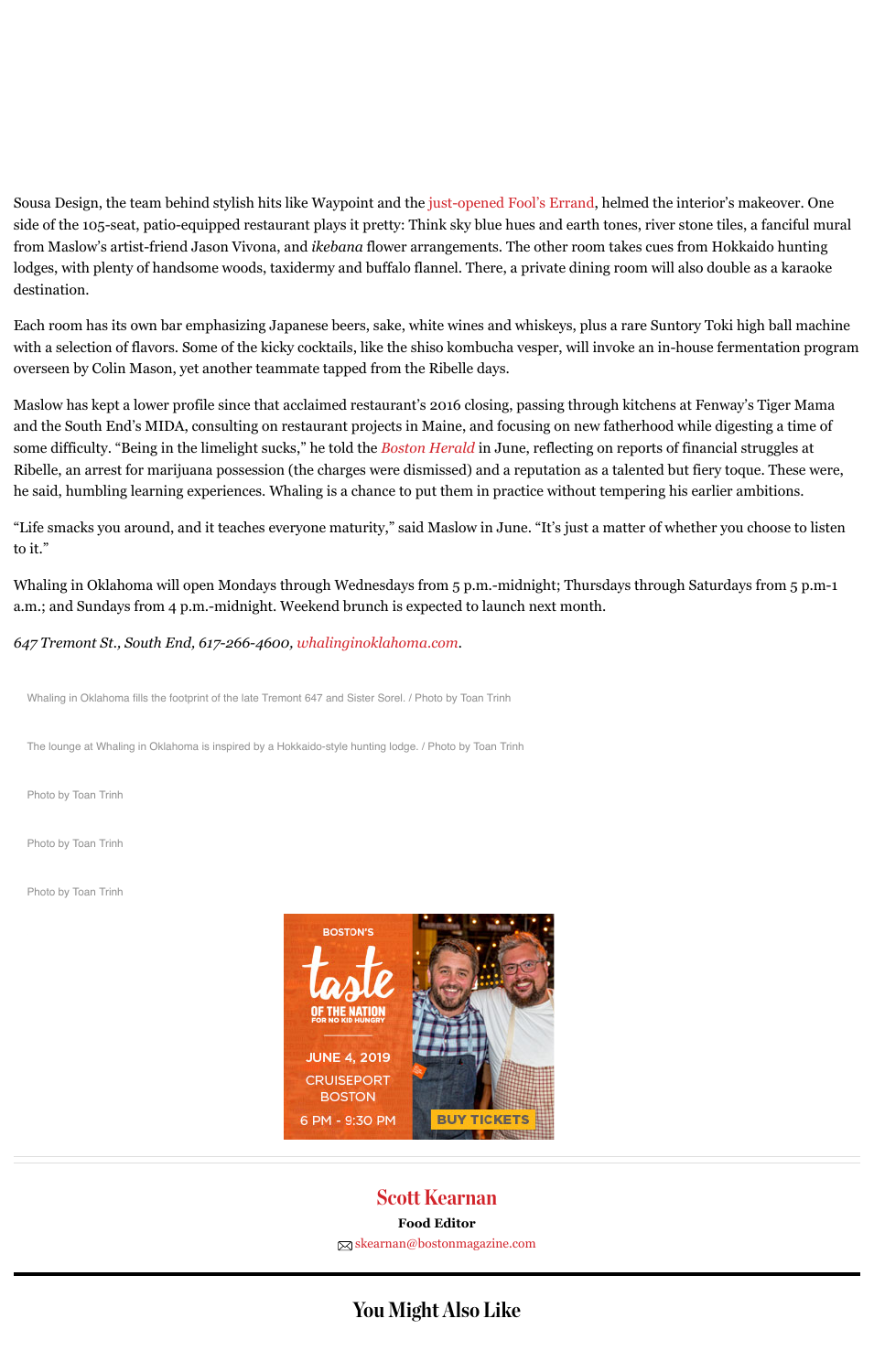

Getting married? Start and end your wedding planning journey with Boston Weddings' guide to the best wedding vendors in the city.



[Son Finds Father's Hidden Room In The Attic,...](https://adclick.g.doubleclick.net/pcs/click?xai=AKAOjsvOJ-g4u_aqiTgL81gK5GhXp2zJV3WXACk6mcWzGDnAB9ZO3IyOzDn4kBEp78tGqBfbgW_1aQjz7bHj-7N_RXCEAJja7ZPWctsgus1ifeVlfIYjOLWN5feZJZN5ctbp2zQdpTAhpHesRDPIY91q19SxfJ39VIFDMnLU8rBm70fQrCp6FVoR8BIwB-gH8BoKrLdutTw4EOIFJgwxytxA2bOzIGwTOKPn2AMh607tfFvD1_vgPyUawWMnwz3bNF2f07YZ3PA-ftfW0xsj961V3Q&sai=AMfl-YTLpTQ05pQF0JPR5UGBY64EVq6JtbJy8zjJvOKTI4FJMXUvVEvSAfm0FMJFyESOE3Lyu5dJaQnABw3wh9RmLeiwFaHiFfGIzJ3b7K80&sig=Cg0ArKJSzMs7aQ3C-uOtEAE&urlfix=1&adurl=https://www.bostonmagazine.com/womenindesign)  by American Upbeat



Take T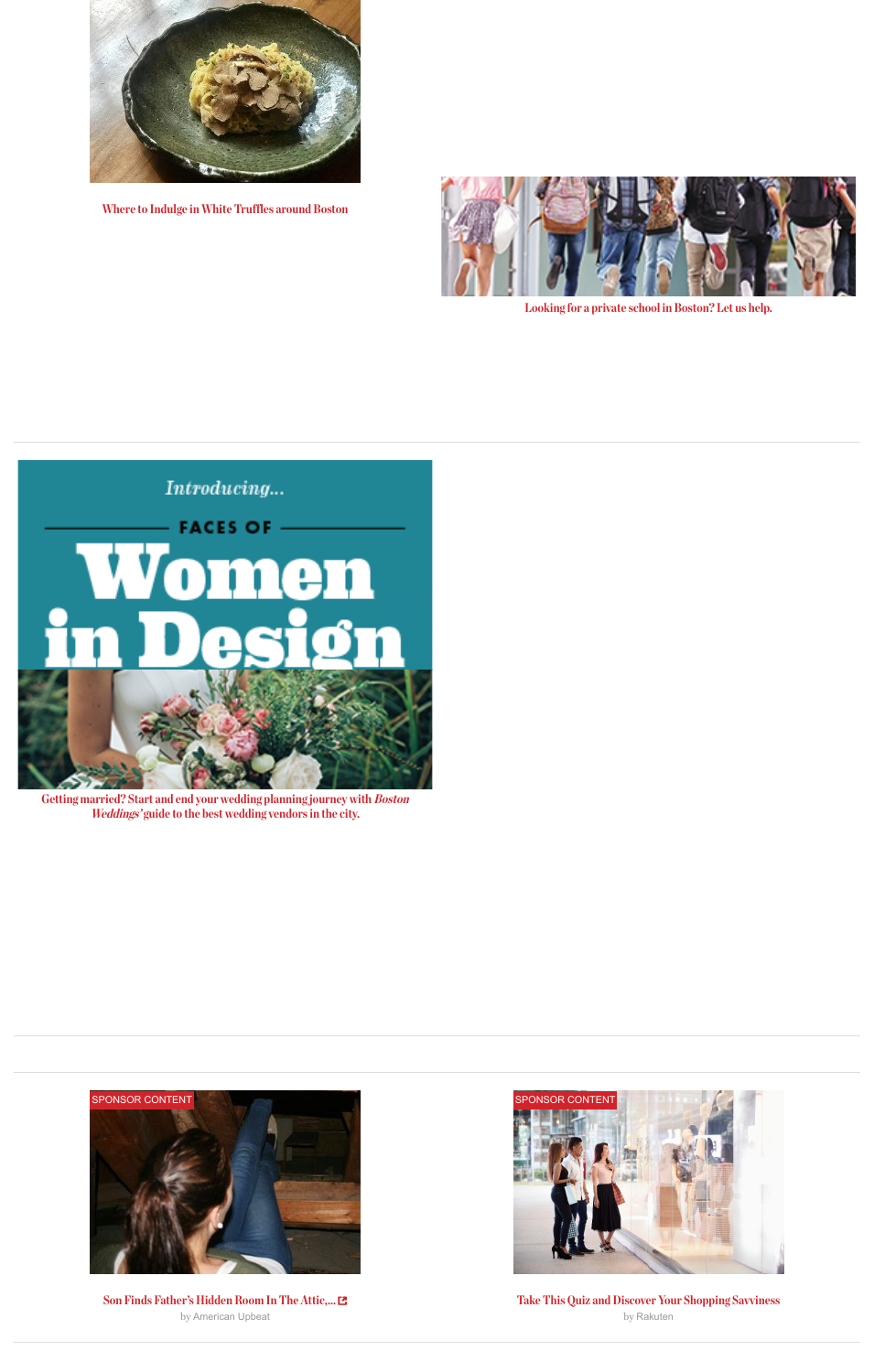